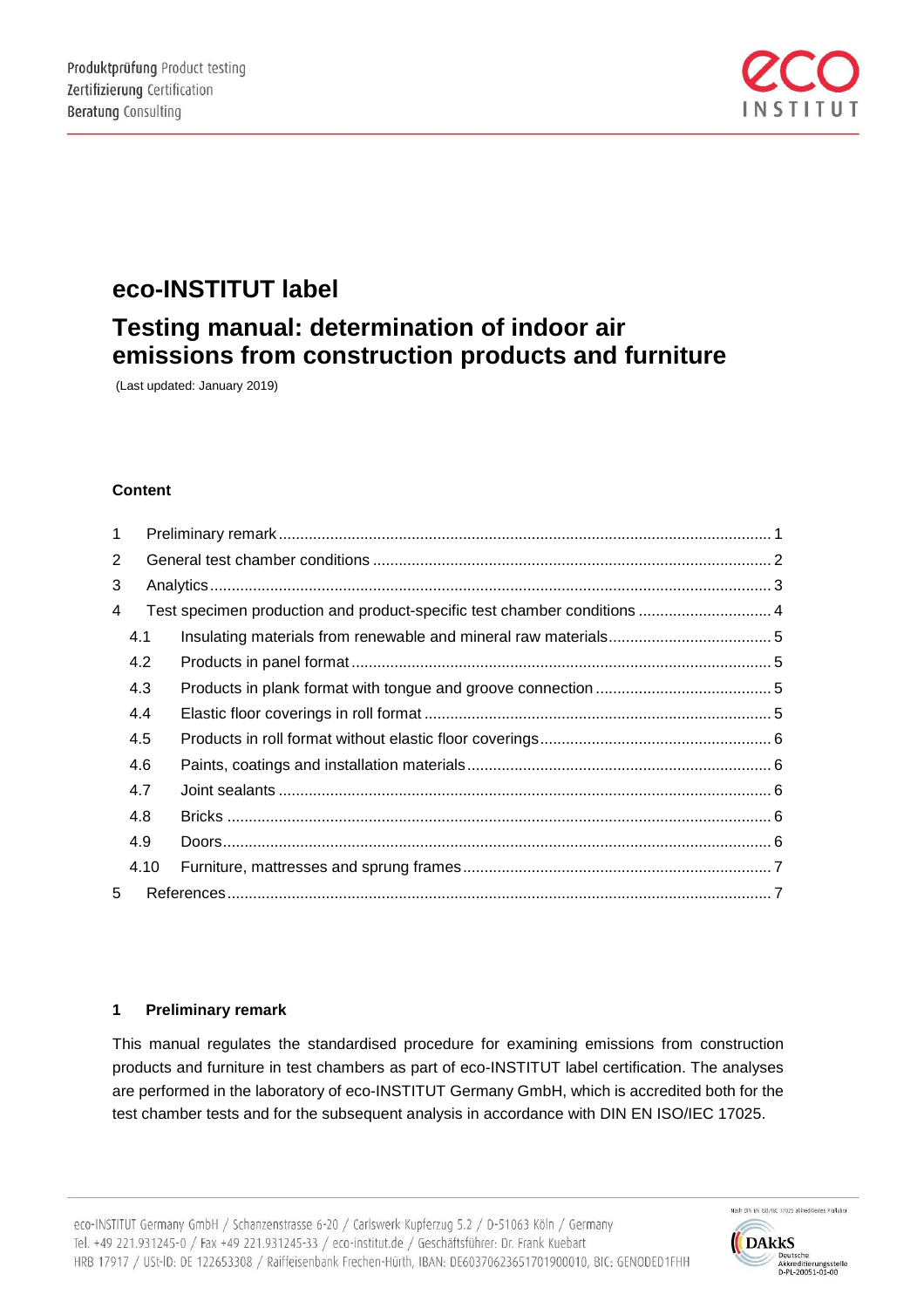

The specifications for sampling can be found in the sampling instructions. The test must be started no later than 8 weeks after obtaining marketability. In the meantime, the samples must be stored in suitable low-emission packaging under normal climatic conditions.

## **2 General test chamber conditions**

The volatile organic compounds are measured in the test chamber in a manner that simulates practical conditions. Standardised test conditions are defined based on the type of test piece. All emission measurements are performed according to DIN EN 16516 incl. DIN EN ISO 16000-9, DIN ISO 16000-6 and -3.

Test chamber conditions according to DIN EN ISO 16000-9:

| Chamber volume:    | product-specific ( $\geq$ 125 L)                                       |
|--------------------|------------------------------------------------------------------------|
| Temperature:       | $23^{\circ}$ C ± 1 $^{\circ}$ C                                        |
| Relative humidity: | $50 \% \pm 5 \%$                                                       |
| Air pressure:      | normal                                                                 |
| Air:               | cleaned                                                                |
| Air exchange rate: | product-specific                                                       |
| Inflow velocity:   | $0.1 - 0.3$ m/s                                                        |
| Loading:           | product-specific                                                       |
| Air sampling:      | 3 and 28 (7) days, if necessary 24 hours after test chamber<br>loading |

During the continuous test, air samples are taken from the test chamber after 3 and 28 days (and after 24 hours, if necessary, to determine the monomeric isocyanates). Premature termination of the test is possible if 50% of the respective 28-day limit values are observed after 7 days and no significant increase in the concentration of individual substances can be observed compared to the measurement after 3 days. Approx. 5 L of test chamber air are drawn into Tenax with a volume flow rate of 100 mL/min and approx. 100 L into DNPH (dinitrophenylhydrazine) with a volume flow rate of 0.8-1 L/min. To measure the isocyanate concentrations, approx. 100-150 L of air with a volume flow rate of 0.5-1 L/min is taken from a collector impregnated with a derivatisation reagent. The ammonia concentration is determined by adsorption of the test chamber air in sulphuric acid solution. To measure the nitrosamine concentration, 200 L of air with a volume flow rate of 1.6 L/min is drawn through a sorbent tube.

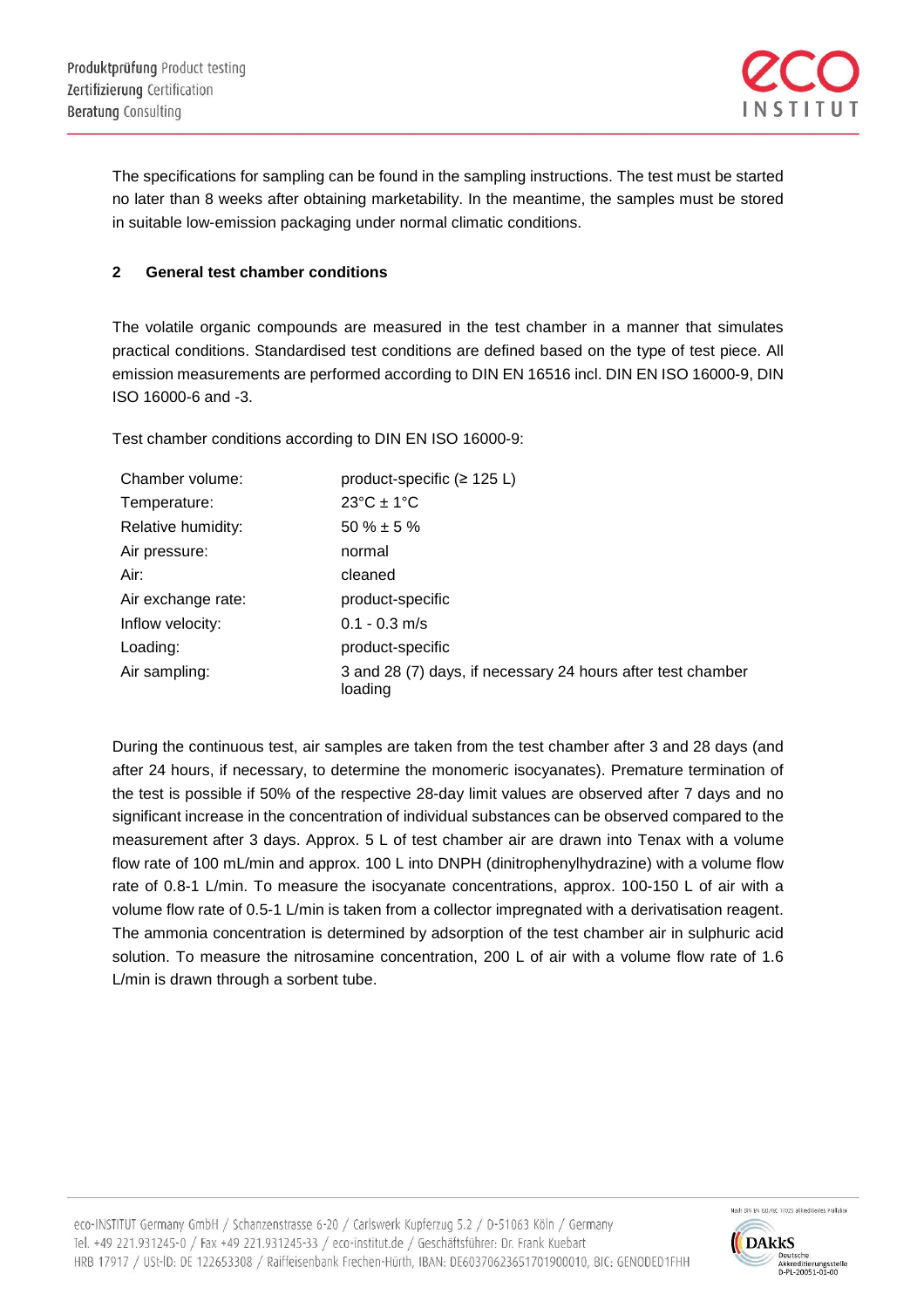

## **3 Analytics**

The substances adsorbed on Tenax are analysed after thermal desorption by means of gas chromatographic separation and mass spectrometric determination. Gas chromatographic separation is performed using a 60 m long, slightly polar 5% phenyl / 95% methyl polysiloxane capillary column.

The substances derivatised with DNPH to determine formaldehyde and other short-chain carbonyl compounds (C1 - C6) are analysed by means of high-performance liquid chromatography.

More than 200 compounds are determined and quantified individually, including the substances listed in the NIK list by the AgBB: volatile organic compounds (C6 - C16), semi-volatile organic compounds (C16 - C22) and – as far as possible with this method – also very volatile organic compounds (less than C6).

All other substances are identified – as far as possible – by comparison with a spectra library.

These and unidentified substances are quantified by comparing their signal intensity with the signal of the internal standard (d8 toluene). The identification and quantification of the substances are carried out, as far as technically feasible, from a concentration (limit of determination) of 1 µg per  $m<sup>3</sup>$  test chamber air or 2 µg per  $m<sup>3</sup>$  for DNPH-derivatised substances.

The derivatised isocyanates are desorbed by extraction of the collector with acetonitrile in an ultrasonic bath and then analysed by means of HPLC and UV detection (limit of determination: 1  $\mu$ g/m<sup>3</sup>).

The ammonia concentration is determined using UV/VIS spectroscopic determination of the indophenol concentration formed by the Berthelot reaction (limit of determination: 15  $\mu$ g/m<sup>3</sup>).

After elution, the adsorbed N-nitrosamines are analysed by means of gas chromatography with a dichloromethane/methanol mixture using a TEA detector (Thermal Energy Analyser) (limit of determination: 50 ng/m<sup>3</sup>).

eco-INSTITUT Germany GmbH is accredited with flexible scope according to DIN EN ISO/IEC 17025. The accreditation covers the analytical determination of all volatile organic compounds including test chamber methods.

In order to check the analysis system, a standard that has a composition based on the specifications of the DIN EN 16516 standard is analysed for each evaluation. The stability of the analytical systems is documented by means of control charts using a test standard.

In interlaboratory tests, which are carried out at least once a year, the performance of the laboratory is checked by comparing the results of identical samples with those of other laboratories.

Before the test piece is introduced into the test chamber, a blank value control is carried out for any volatile organic compounds already present.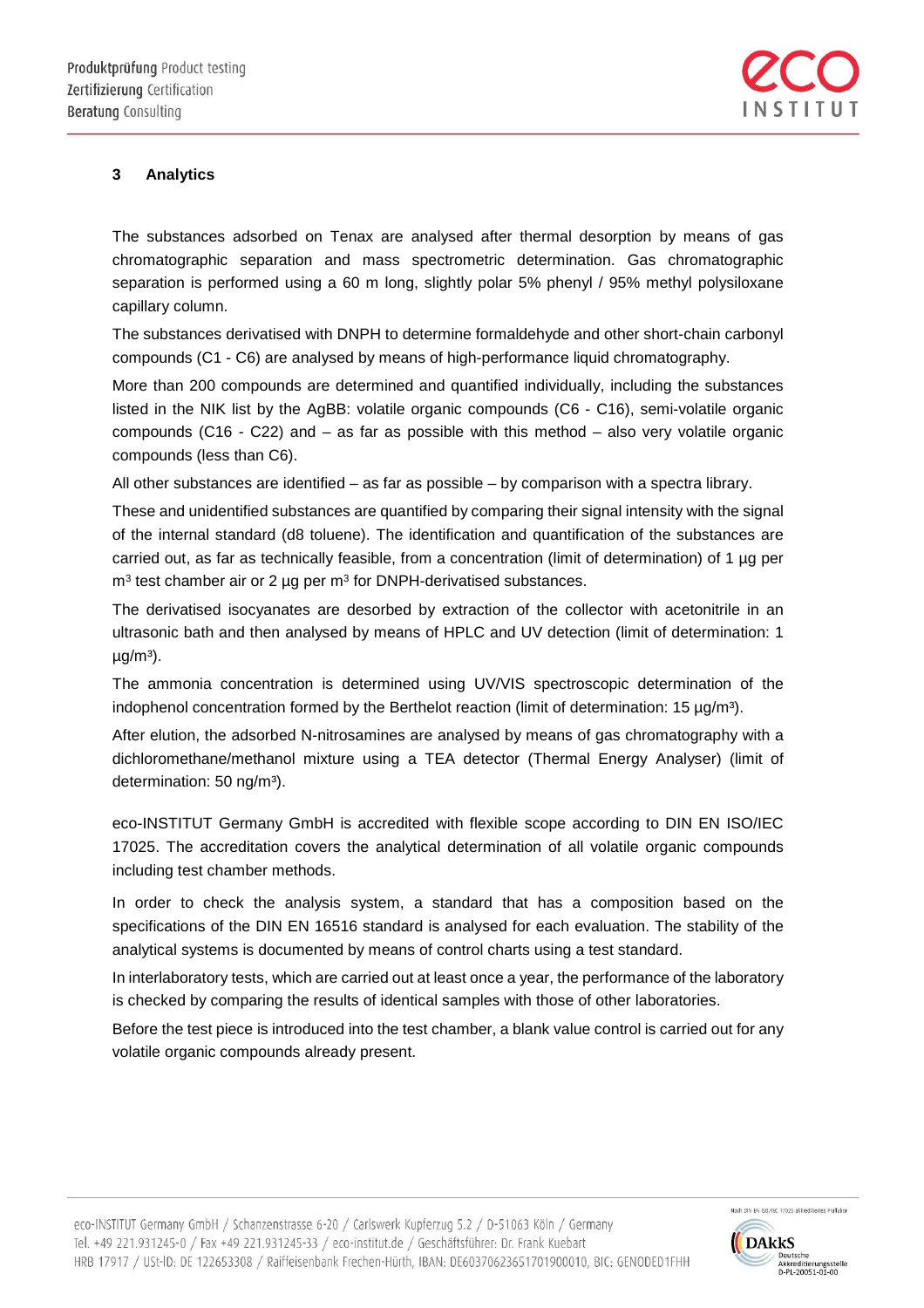$\overline{a}$ 



## **4 Test specimen production and product-specific test chamber conditions**

The loading of the test chamber with the test piece is oriented to the maximum possible installation scenario of the product to be certified and is based on the loading factors of DIN EN 16516:<sup>[1]</sup>

| <b>Scenario</b>                             | <b>Examples</b>                                                                       | <b>Loading factor</b><br>L <sup>1</sup>                                                                           | Air<br>exchange<br>n <sup>1</sup> | <b>Specific air flow</b><br>rate Q (n/L)        |
|---------------------------------------------|---------------------------------------------------------------------------------------|-------------------------------------------------------------------------------------------------------------------|-----------------------------------|-------------------------------------------------|
| Wall                                        | Wall filler, wall panels,<br>bricks                                                   | 1 $m2/m3$                                                                                                         | 0.5/h                             | 0.5 m <sup>3</sup> /(m <sup>2</sup> ·h)         |
| Floor or<br>ceiling                         | Parquet flooring,<br>flooring adhesive,<br>footfall sound<br>insulation, floor filler | $0.4 \text{ m}^2/\text{m}^3$                                                                                      | 0.5/h                             | 1.25 $m^3/(m^2 \cdot h)$                        |
| Small areas                                 | Door, window, kitchen<br>worktop, masonry<br>mortar                                   | $0.05 \text{ m}^2/\text{m}^3$                                                                                     | 0.5/h                             | 10 $m^{3}/(m^{2} \cdot h)$                      |
| Very small<br>areas / joints                | Joint sealants                                                                        | $0.007$ m <sup>2</sup> /m <sup>3</sup>                                                                            | 0.5/h                             | 71.4 $m3/(m2·h)$                                |
| Case furniture                              | Surface coating<br>agents for furniture                                               | $0.5 - 1$ m <sup>2</sup> /m <sup>3</sup>                                                                          | $0.5/h - 1/h$                     | 1 $m^3/(m^2 \cdot h)$                           |
| <b>Mattresses</b>                           | Latex mattresses, cold<br>foam mattresses                                             | $0.65 \text{ m}^2/\text{m}^3$                                                                                     | 0.5/h                             | $0.77 \text{ m}^3/(m^2 \cdot h)$                |
| Sprung frame                                |                                                                                       | $0.067$ piece/m <sup>3</sup><br>component<br>testing, piece-<br>specific<br>(scenario: 2 in<br>$30 \; \text{m}^3$ | 0.5/h                             | 7.5 $m^3/(piece \cdot h)$                       |
| Upholstered<br>furniture /<br>office chairs | Armchair, office chair                                                                | Whole-product<br>testing: $1 - 20$<br>$m^3$ ;<br>component :<br>250L                                              | $0.5/h - 2/h$                     | 4 m <sup>3</sup> /(piece·h)<br>(ideal) or lower |
| <b>Upholstery</b><br>leather                |                                                                                       | $0.33 - 0.66$<br>m <sup>2</sup> /m <sup>3</sup>                                                                   | $0.5/h - 1/h$                     | 1.5 $m^{3}/(m^{2} \cdot h)$                     |
| Upholstery<br>fabrics                       |                                                                                       | $0.33 - 0.66$<br>m <sup>2</sup> /m <sup>3</sup>                                                                   | $0.5/h - 1/h$                     | 1.5 $m^{3}/(m^{2} \cdot h)$                     |

If a product is not clearly classified into the above categories, it is classified in the closest realistic loading class, unless otherwise specified. If a product is processed on more than one surface (e.g. paints), the loading areas (e.g. ceilings and wall areas =  $1.4 \text{ m}^2/\text{m}^3$  or ceilings, floor and wall areas  $= 1.8$  m<sup>2</sup>/m<sup>3</sup>) are added together. Unless otherwise specified below, only the room-side surface is always considered and the reverse side sealed. Edges are sealed 100% or according to the



<sup>1</sup> If the load is different, the air exchange is adjusted so that the specific air flow rate specification is adhered to for the respective scenario.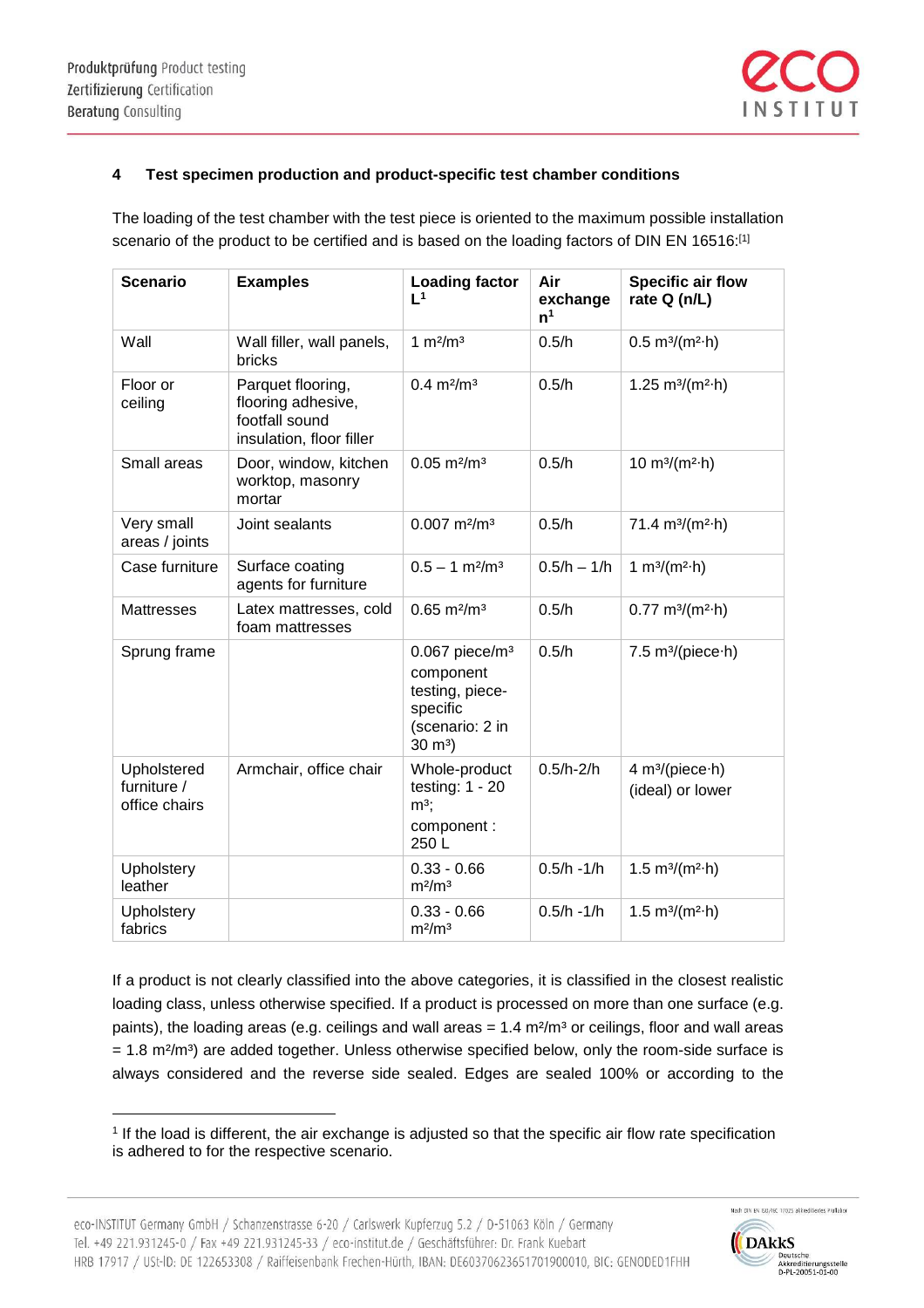

specifications specified below.

## **4.1 Insulating materials from renewable and mineral raw materials**

Panel-shaped insulating materials or insulating mats are cut to test piece size. The test piece is placed in the test chamber on a frame with open edges. All of the sides of the test piece are used to calculate the loading factor.

If insulation panels or mats of different thicknesses and/or weights are to be certified, a panel/mat of medium thickness/weight is used in each case.

Loose-fill and blow-in insulating materials are loosely scattered in a grid cube and arranged on the floor of the test chamber. 5 sides of the mesh cube are used to calculate the load. The material is compacted to such an extent that the injection density specified by the manufacturer for exposed coverage is achieved (unless clearly specified by the manufacturer, for cellulose fibres: 35 kg/m<sup>3</sup>, for injection wood fibres: 25 kg/m<sup>3</sup>). A test according to the awarding criteria for the Blue Angel UZ 132 (status: October 2010) is recognised.

The products are tested with a load of 0.4 m<sup>2</sup>/m<sup>3</sup> for floor, ceiling and roof applications or 1.0 m<sup>2</sup>/m<sup>3</sup> for walls. When used on several surfaces, the maximum load is 1.0 m<sup>2</sup>/m<sup>3</sup>.

Insulation adhesives are applied according to Chapter 4.6 and tested with a load of 0.4 or 1.0 m<sup>2</sup>/m<sup>3</sup>, depending on the intended use.

#### **4.2 Products in panel format**

(e.g. gypsum fibreboards, chipboards)

The panels are cut to test piece size. The back is sealed. The ratio of the length of open (unsealed) edges U in relation to surface A is  $U/A = 1.5$  m/m<sup>2[2]</sup>

The products are tested with a load of 1.0  $m<sup>2</sup>/m<sup>3</sup>$  in the test chamber.

## **4.3 Products in plank format with tongue and groove connection**

(e.g. parquet flooring, panels)

The planks are joined together and the test piece is cut out in a suitable size so that a joint of 2.5 m/m<sup>2</sup> is formed.<sup>[3]</sup> Edges and back are 100% sealed. Edge emissions are captured by the joints.

#### **4.4 Elastic floor coverings in roll format**

(e.g. linoleum)

The back is sealed. The ratio of the length of open (unsealed) edges U in relation to surface A must be  $U/A = 1.2$  m/m<sup>2[3]</sup>



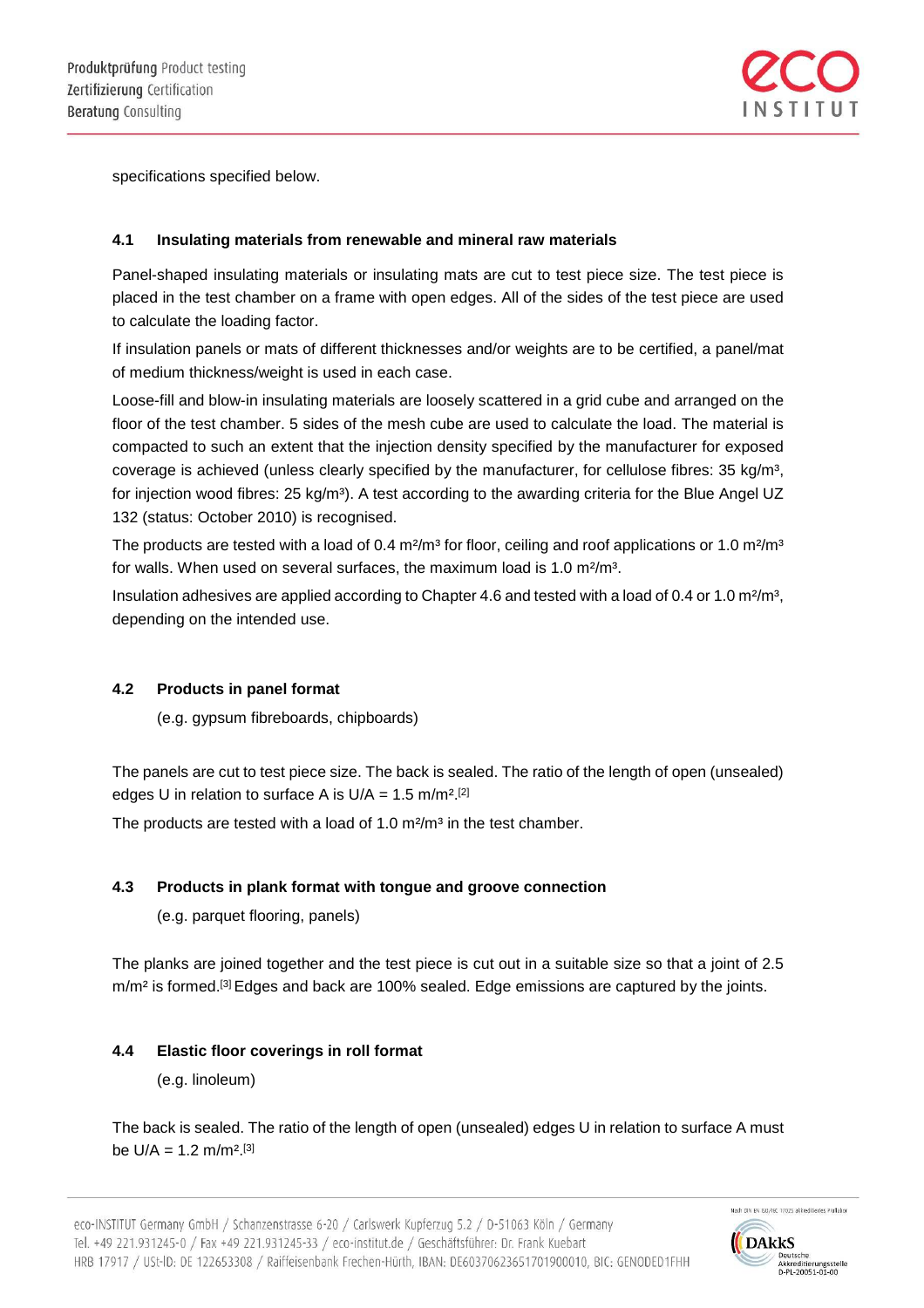

## **4.5 Products in roll format without elastic floor coverings**

(e.g. textile floor coverings)

The back is sealed. The edges remain open.

#### **4.6 Paints, coatings and installation materials**

(e.g. interior wall paints, parquet oil, adhesives, plasters, mortars, fillers)

The products are prepared according to the Technical Data Sheet (TDS) of the manufacturer and applied to glass with the maximum application quantities and maximum thicknesses. The manufacturer's recommendations regarding the carrier material are only taken into account if glass is not suitable as a carrier due to wetting problems.

The minimum order quantity is specified according to EN 16402.<sup>[4]</sup> In the case of multi-layer structures, the shortest intermediate drying times according to the manufacturer's TDS are taken into account. The specimen must be placed in the preconditioning chamber immediately after application of the final layer. Preconditioning is carried out in accordance with the manufacturer's specifications (e.g. in accordance with the specifications for the desired readiness for walking on or readiness for covering). The maximum preconditioning time must not exceed the product-specific specification of EN 16402.

Wall paints for interior use are always preconditioned for 3 days in accordance with EN 16402.

As far as technically feasible, adhesives are applied with a toothed trowel TKB B 1 up to a quantity of 500 g/m<sup>2</sup>, with TKB B3 for a quantity of 500 to 1,100 g/m<sup>2</sup>, and with a toothed trowel TKB B 12 over 1,100 g/m<sup>2</sup>. After completion of the test piece, it is preconditioned for 72 hours. [3]

Plasters and mortars are prepared according to the TDS of the manufacturer and applied to glass with the maximum thickness. The minimum application thickness is 3 mm.

#### **4.7 Joint sealants**

Joint sealants are applied to a 10 mm wide and 3 mm deep aluminium mould, smoothed and transferred directly into the test chamber. Pre-conditioning does not take place.

#### **4.8 Bricks**

The edges and, if necessary, the back are sealed.

#### **4.9 Doors**

Cut edges are sealed. The frame is either additionally (proportionate to length, scenario: 1 frame in 30 m<sup>3</sup>) inserted into the test chamber ( $\geq 1$  m<sup>3</sup>) (with sealed cut edges) or tested separately (with